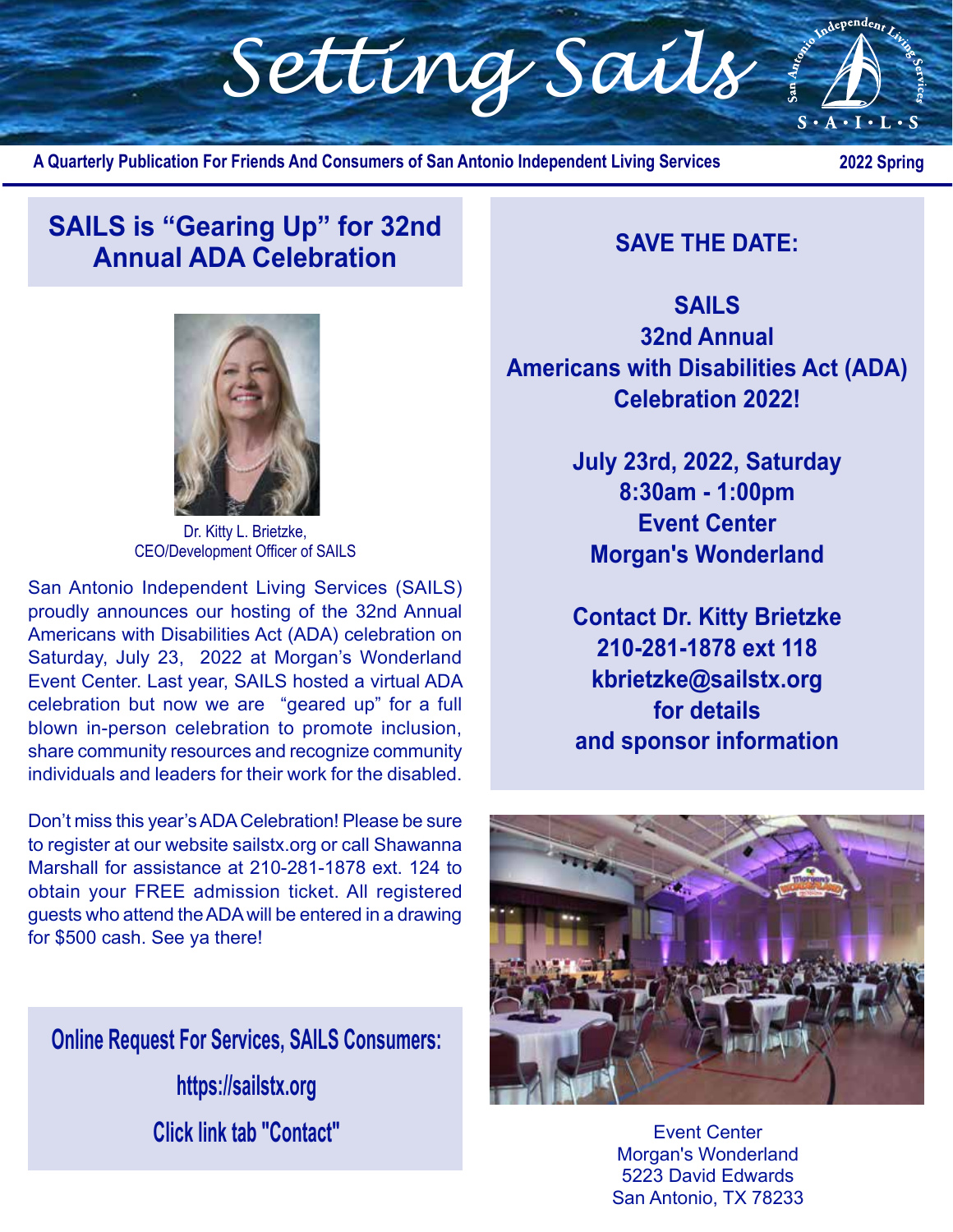## **Mr. Randall Reese Finds Greater Independence With Vehicle Modification**

adependent

 $S \cdot A \cdot I \cdot L \cdot S$ 

#### Abel Zamora, Program Director

SAILS recently completed a vehicle modification for Mr. Randall Reese who is a person with significant disabilities. Mr. Reese was completely onboard with following all the requirements to attain his goal of driving independently. He completed an evaluation and driver's training instruction. He was also very patient with the process that took a year.

Mr. Reese was an integral part of creating his own Success Story. He expressed his gratitude to SAILS staff for their help too. His wife Cynthia relayed, "this has helped our family tremendously. Having the ability to drive has given my husband a sense of independence that he has lacked in the past. We have truly felt your sincere compassion for our family."



Mr. Randall Reese finds greater independence with vehicle modification

### **Visit Our Website: https://sailstx.org**

### **Ms. Katrina Hennig Can Walk Around With Ease, Her New Leg Stimulator**

Savannah Robinson, IL Outreach Specialist

SAILS-Waco was able to assist Ms. Katrina Hennig with her request for a leg stimulator.

This consumer is a 51-year-old female living with her mother, in Belton of Bell County, Texas.

Ms. Hennig has struggled with a condition called drop leg due to multiple sclerosis. This caused her to heavily rely on a walker or wheelchair to travel around her home and community. Though helpful, these aids did not allow Ms. Hennig the full range of motion she desired.

Through SAILS-Waco's staff, Ms. Hennig's request was fulfilled, and she expressed to her IL Specialist, "Oh, it's wonderful! I'm excited to be able to walk around. I used to garden and I'm happy that's something I can begin again."



Ms. Katrina Hennig can walk around with ease, her new leg stimulator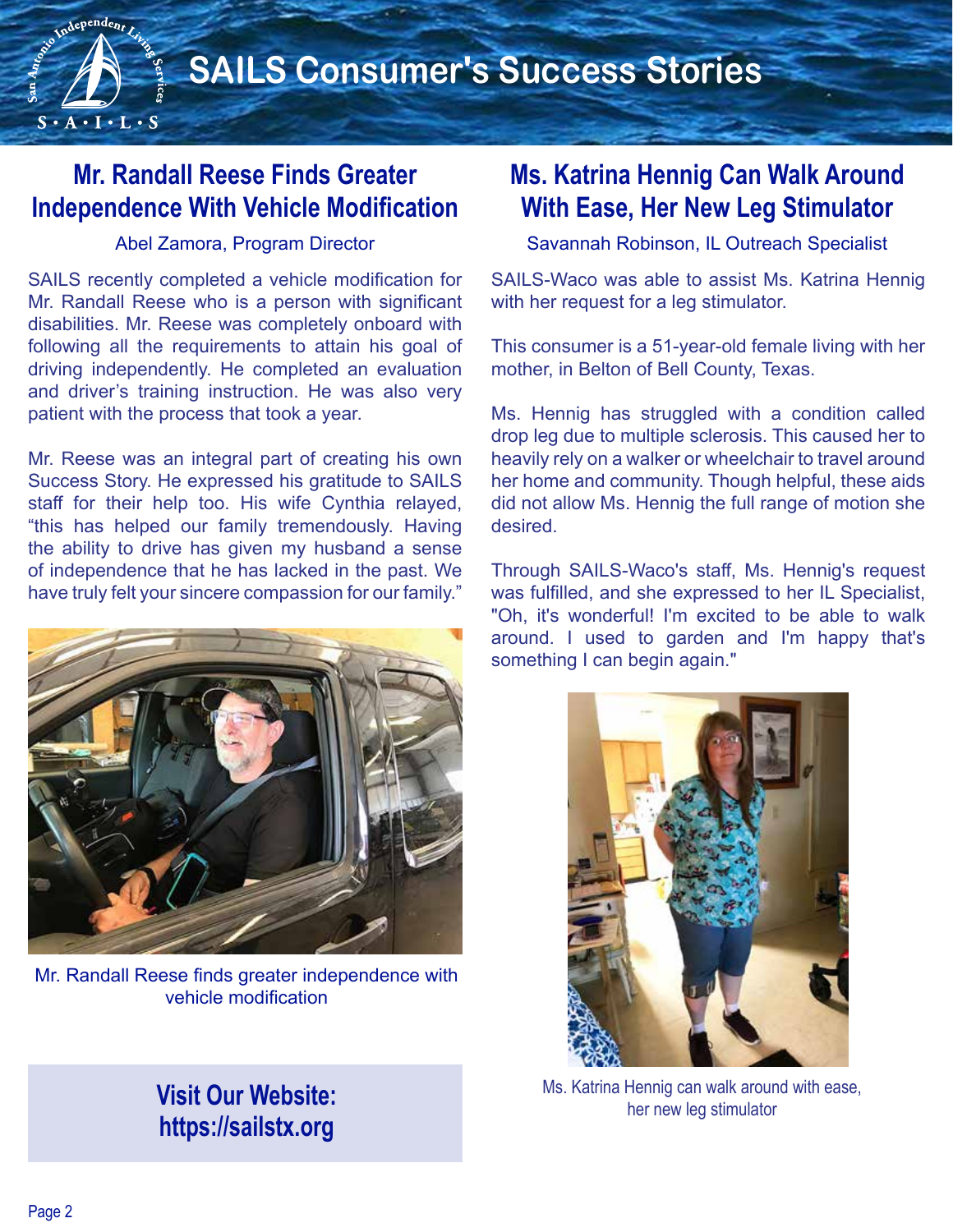# **SAILS Consumer's Success Stories**

### **Ms. Magdalena Silva Can Hear Everything Now**

Abel Zamora, Program Director

Magdalena Silva lives in San Antonio, TX. She contacted SAILS for assistance in obtaining hearing aids.

Mrs. Silva lives with her husband and has struggled to hear conversations. After working closely with SAILS staff, Mrs. Silva was finally able to obtain her hearing aids. She reported she is very happy, stating, "I can hear everything now." The downside is that now she can hear all the background noise as well! It doesn't bother her, though, and she happily tolerates it.

She has no complaints and is just happy that she has her hearing aids now.



Ms. Magdalena Silva can hear everything now



## **With His New Hearing Aids, Mr. Gerardo Go Removes Stress For His Family**

Independent Live

 $S \cdot A \cdot I \cdot L \cdot S$ 

Savannah Robinson, IL Outreach Specialist

Mr. Gerardo Go was aided by SAILS-Waco staff in acquiring much needed hearing aids.

Mr. Go is a 71-year-old male who lives in Copperas Cove, a small community located in Coryell County, Texas. He lives with his wife, their daughter, and her husband and son. He has struggled with hearing loss in his later years, making it difficult for him to speak with his daughter and grandson. These miscommunications caused a lot of stress for his family. He now feels he has removed a lot of stress for his family too.

### **Consumer Happily Receives Prosthetic Eye**

Ciera Fulton, IL Outreach Coordinator

Mr. Britton, 61, of Bosque County was referred to SAILS by Maria at Ocular prosthetics in Waco.

Mr. Britton stated he made a lot of calls trying to get help in his area, and when he reached out to Maria, she informed him of SAILS.

Before coming to SAILS Mr. Britton was depressed and stressed about not having an eye and always having to wear a patch. Mr. Britton stated that people were looking at him different and he became anxious as he thought he would never be able to obtain a prosthetic eye. After receiving the prosthetic eye Mr. Britton stated that his grandkids are no longer afraid to interact with him as they were afraid of the empty socket, he has people coming up to him and not believing that it looks just like his real eye. Mr. Britton stated that he is happy with his product, and he highly recommend SAILS to anyone. He stated that he even keeps the SAILS brochure handy as he is eager for someone to get assistance like he did.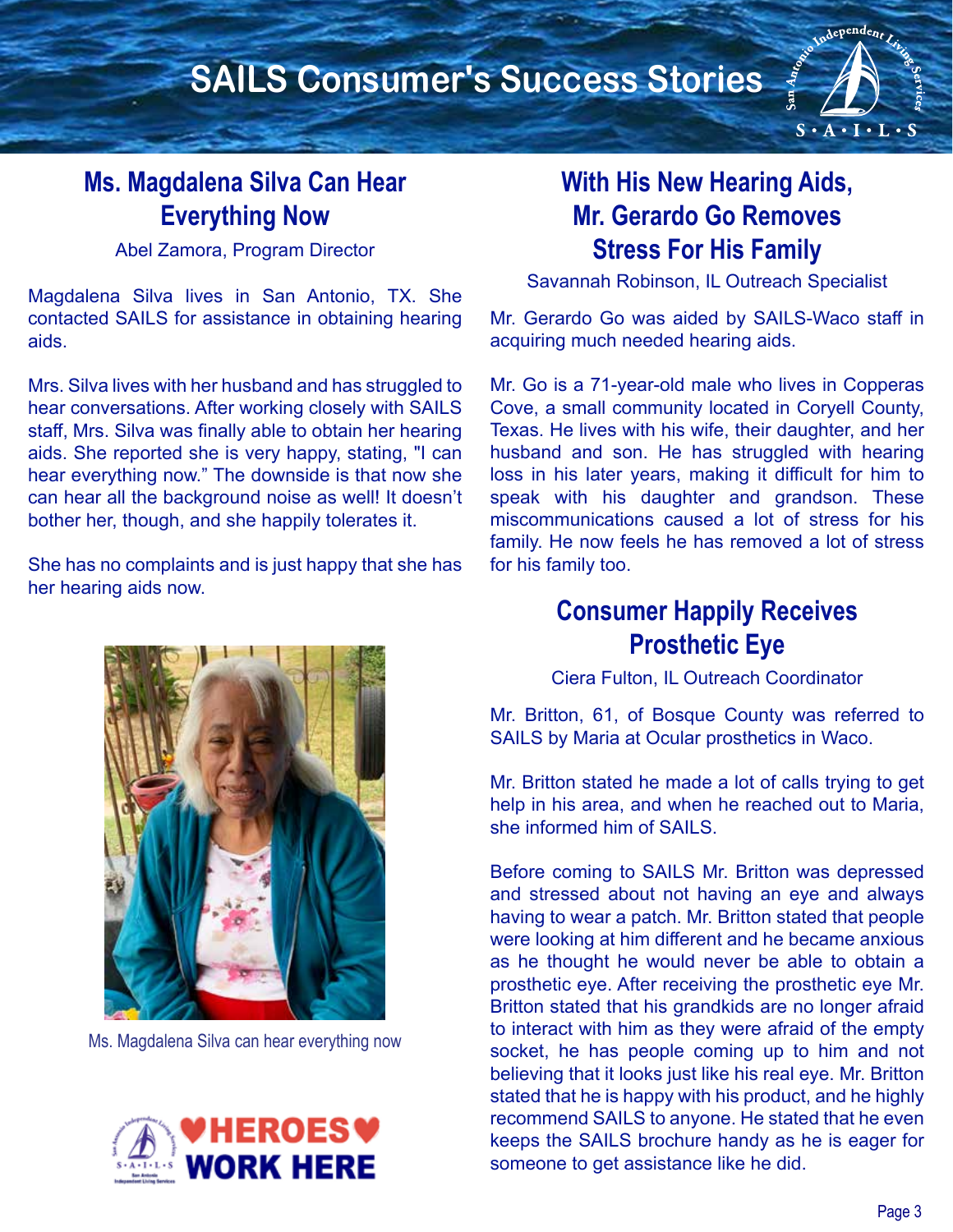

# **SAILS Is For Consumers**

## **Mr. James Kelsaw Enjoys Mobility With His New Power Wheelchair**

Jesus Salazar, IL Outreach Specialist

Consumer James Kelsaw contacted SAILS requesting a power wheelchair.

Mr. Kelsaw lost mobility in his legs and right arm due to a stroke. When I met with Mr. Kelsaw he had a standard wheelchair which due to his limited mobility in his arm used his legs to move the wheelchair. Fortunately on 03/11/22 Mr. Kelsaw received his power wheelchair.

I asked Mr. Kelsaw how his new power wheelchair has helped and he stated: "I can finally get out to pick up my mail and run small errands near my home much easier. I appreciate you and SAILS for all your help."

### **Mrs. Cheryl Rodriguez Named Her New Prosthetic Leg "Thumper"**

#### Abel Zamora, Program Director

Cheryl Rodriguez lives in San Antonio, Texas. She contacted SAILS for assistance in obtaining a prosthetic leg.

Mrs. Rodriguez lives with her husband and relies heavily on the assistance of her husband and family to be as independent as possible. After working closely with SAILS staff, Mrs. Rodriguez was able to obtain a prosthetic leg through SAILS in February 2022. She reported she is so much happier with her prosthetic leg that she named "Thumper", stating, "It feels so much lighter and fits better than my old one. I couldn't be happier." She is looking forward to increasing her independence even more and doing more things with her family.

She stated, "I have nothing but good things to say about SAILS and the vendor. I'll refer anybody that needs help to you guys and to the vendor!"

### **Mr. Charles Randall Ivy And His New Action Trackchair In Camo**

Savannah Robinson, IL Outreach Specialist

Mr. Charles Randall Ivy was assisted by SAILS-Waco in obtaining his requested power wheelchair - an Action Trackchair!

Mr. Ivy is a 55-year-old male who lives in Moody of Bell County, Texas. This consumer has struggled with mobility due to diabetes. His limitations began to affect his interests, he could no longer visit his goats and chickens or travel the extent of his land.

Mr. Ivy has now received his Action Trackchair, with assistance from his IL Specialist, and states, "It's just amazing! I got it in camo like I wanted- and I've been able to finish my fence and go visit all my critters."



Mr. Charles Randall Ivy and his new action trackchair in camo

**Secure Online Donations to SAILS https://sailstx.org Click link tab "Donate"**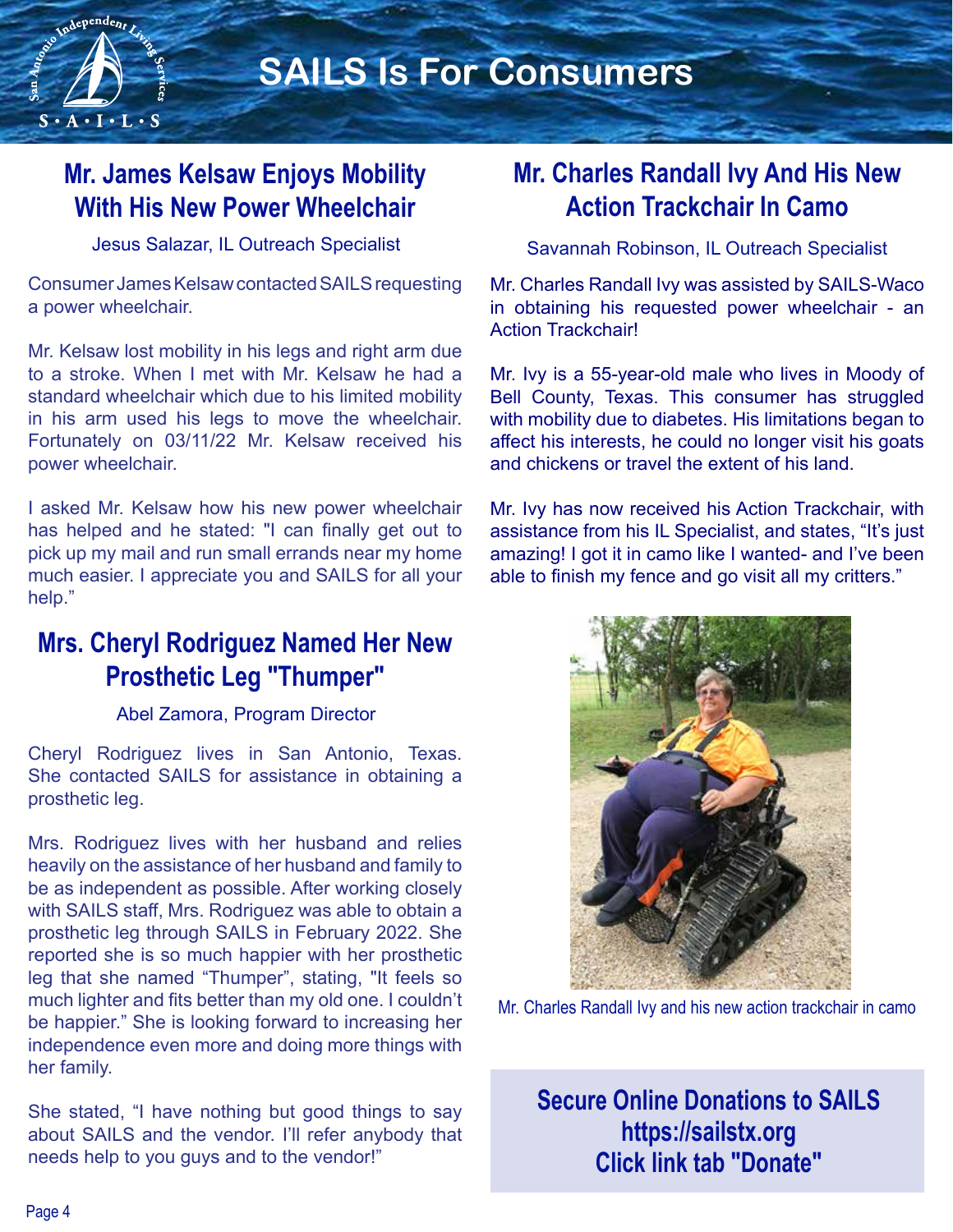

### **Ms. Carmen Aguilera Moves In Her New Apartment**

Theresa Hernandez, IL Outreach Specialist

Ms. Carmen Aguilera was homeless for a long time. She used to live with her mother. After her mother passed away, Ms. Aguilera tried to live on her own.

She came to SAILS Basic IL program and made it a goal to obtain affordable housing. She applied with a few housing programs and income-based properties.

She would stay at different family and friends' homes. She was patient and never gave up on her goal. Finally, one of the properties she had applied with, contacted her.

All her work and patience paid off. She happily moved into her own apartment. Congratulations Carmen Aguilera!



Ms. Carmen Aguilera moves in her new apartment

**SAVE THE DATE: SAILS 32nd Annual Americans with Disabilities Act (ADA) Celebration 2022! July 23rd, 2022, Saturday**

### **Mr. Adam Rodriguez Has His New Place As His Home Now**

Robert Pena, IL Outreach Specialist

Adam Gutierrez was living with his father and grandmother, south of San Antonio. He moved out in early April.

He is attending UTSA this spring, taking 3 classes. He asked Sandra Martinez with UTSA Well-Being Services, to help him get into temporary campus apartments.

SAILS has also been helping Mr. Gutierrez, to get on waiting lists for group homes. Adam took initiative, and with the help of Ms. Sandra Martinez, was able to obtain an opening with Serenity Group Homes. Adam continues to maintain a 3.0 GPA, and is working towards a Sports Training degree. Adam Gutierrez made the big leap from the home he lived in, most of his life – to transitioning to living independently!

### **Mr. Otoniel Gutierez Lives More Independently Now With His New Hearing Aids**

Jesus Salazar, IL Outreach Specialist

Consumer Otoniel Gutierrez contacted SAILS requesting hearing aids.

Mr. Gutierrez received hearing aids on 04/01/22. ILS contacted consumer to follow up after he had received hearing aids. Consumer stated: "It has been an adjustment getting used to hearing again, I like that I can talk to my wife and family and listen to music and enjoy television."

Mr. Gutierrez also stated: "Thanks to SAILS I can live more independently."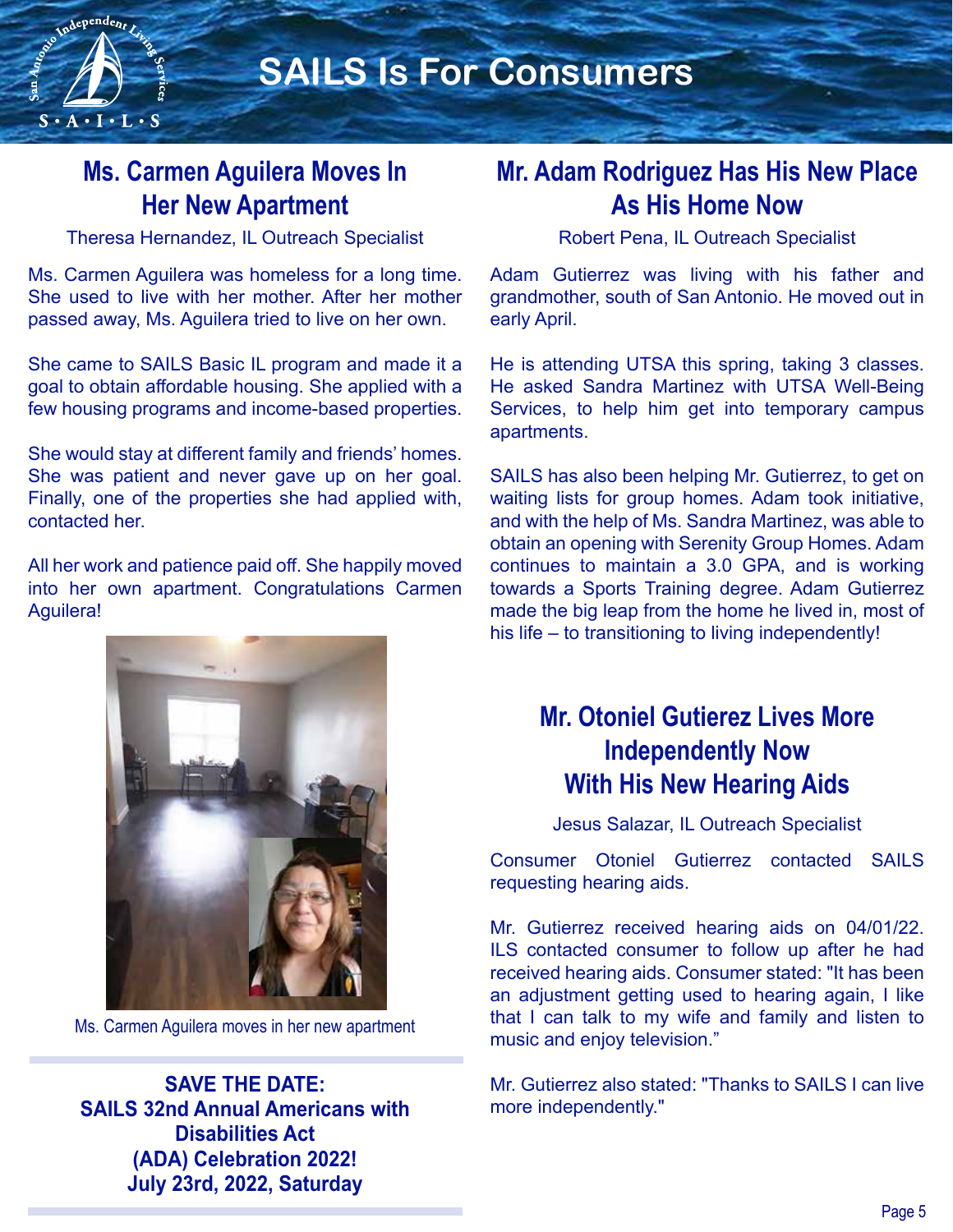

# **Calendar of Events: March, April, May**

#### **March**

- 1- Fish City Grill Fundraiser/Culebra
- 4- SAILS Gateway to Abilities Support Group
- 8- SAILS Staff Meeting
- 9- SAILS Board of Director's Meeting
- 11- SAILS ADA Planning Meeting
- 16- LEAP Conference

### **April**

- 1- SAILS Gateway to Abilities Support Group
- 8- Battle of Flowers Holiday
- 12- SAILS Staff Meeting
- 14- SAILS ADA Planning Meeting
- 15- Good Friday Holiday
- 27- Administrative Professionals Day

#### **May**

- 6- SAILS Gateway to Abilities Support Group
- 6- Tour of Morgan's Wonderland Event Center
- 10- SAILS Staff Meeting
- 12- SAILS ADA Planning Meeting
- 31- Memorial Day Holiday

### **A Donation From The Veterans of Foreign Wars Post 837 To SAILS**

### Kitty Brietzke, J.D., CEO

The Veterans of Foreign Wars Post 837 is part of a nonprofit organization that serves the military and their families. Commander Utley and Post 837 members presented a donation of \$500 to SAILS through their funds from a charitable bingo.



SAILS Board Secretary Rodney Harris, Liz Boykin (member) and Kevin LeMelle (member) thanked Commander Utley

### Contents (page)

SAILS is "Gearing Up" for 32nd Annual ADA Celebration (1) Mr. Randall Reese Finds Greater Independence with Vehicle Modification (2) Ms. Katrina Hennig Can Walk Around With Ease, Her New Leg Stimulator (2) Ms. Magdalena Silva Can Hear Everything Now (3) With His New Hearing Aids, Mr. Gerardo Go Removes Removes Stress For His Family (3) Consumer Happily Receives Prosthetic Eye (3) Mr. James Kelsaw Enjoys Mobility With His New Power Wheelchair (4) Mrs. Cheryl Rodriguez Named Her New Prosthetic Leg "Thumper" (4) Mr. Charles Randall Ivy And His New Action Trackchair In Camo (4) Ms. Carmen Aguilera Moves In Her New Apartment (5) Mr. Adam Rodriguez Has His New Place As His Home Now (5) Mr. Otoniel Gutierez Lives More Independently Now With His New Hearing Aids (5) A Donation of The Veterans of Foreign Wars Post 837 To SAILS (6) Calendar Of Events (6)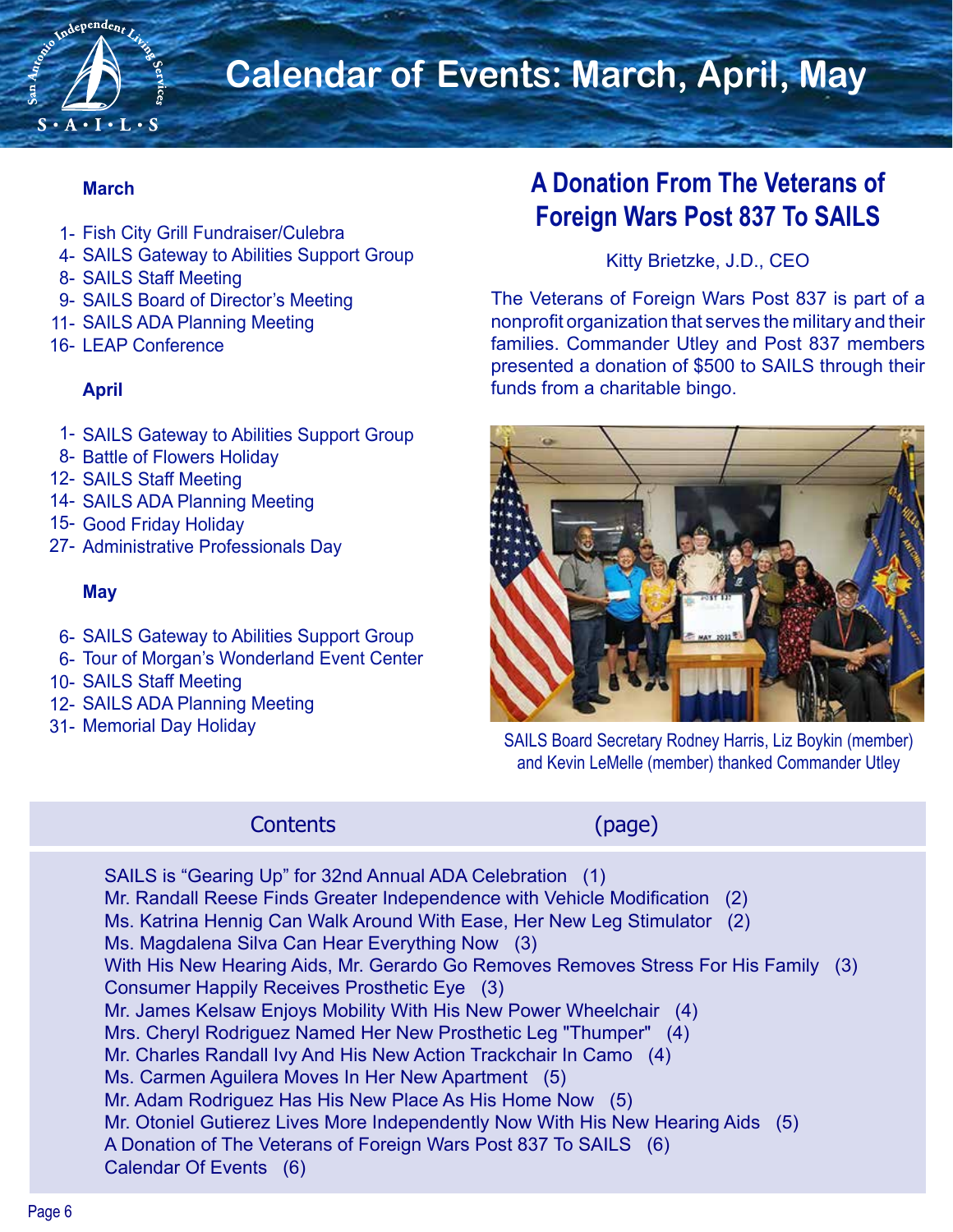### **Sponsorship of Free T-Shirts To All Attendees of 2022 ADA Celebration Event**

Besides Care Package, Free Lunch, Free Bottled Water, Every Attendee of this Annual ADA Celebration Event Also Receives a Free Commemorative 32nd ADA Anniversary T-Shirt

**Your Logo Will Be On 2022 ADA Commemorative T-Shirt** 



### **Your Opportunity To Be Sponsor Of 2022 Commemorative 32nd ADA Anniversary T-Shirt**

Email Your Company Name with Logo Attachment to Dr. Kitty Brietzke, kbrietzke@sailstx.org (Logo file can be in .Al, .EPS, high-resolution .JPG, .PNG, or .TIFF format)

### **ADA Champion T-Shirt Sponsor \$2,500 (Large Logo, Front)**

Recognized As ADA Champion T-Shirt Sponsor One Year Link and Listing on Sponsor Page of sailstx.org website Prominent Logo Display on ADA Event Program, Brochure, Postcard, Poster, Banner, Mailouts, Complimentary Exhibitor Table

**Click here, pay through Paypal, for your Champion Sponsorship, \$2,500**

### **ADA Advocate T-Shirt Sponsor \$625 (Logo Top, Back)**

Recognized As ADA Advocate T-Shirt Sponsor 6-month Link and Listing on Sponsor Page of sailstx.org website Prime Logo Display on ADA Event Program, Brochure, Postcard, Poster, Banner, Mailouts, Complimentary Exhibitor Table

**Click here, pay through Paypal, for your Advocate Sponsorship, \$625**

### **ADA Leader T-Shirt Sponsor \$1,250 (Logo Top, Back)**

Recognized As ADA Leader T-Shirt Sponsor 9-month Link and Listing on Sponsor Page of sailstx.org website Premium Logo Display on ADA Event Program, Brochure, Postcard, Poster, Banner, Mailouts, Complimentary Exhibitor Table

**Click here, pay through Paypal, for your Leader Sponsorship, \$1,250**

### **ADA Logo T-Shirt Sponsor \$300 (Logo, Back)**

Recognized As ADA Logo T-Shirt Sponsor 3-month Link and Listing on Sponsor Page of sailstx.org website Logo Display on ADA Event Program, Brochure, Postcard, Poster, Banner, Mailouts, Complimentary Exhibitor Table

**Click here, pay through Paypal, for your Logo Sponsorship, \$300**